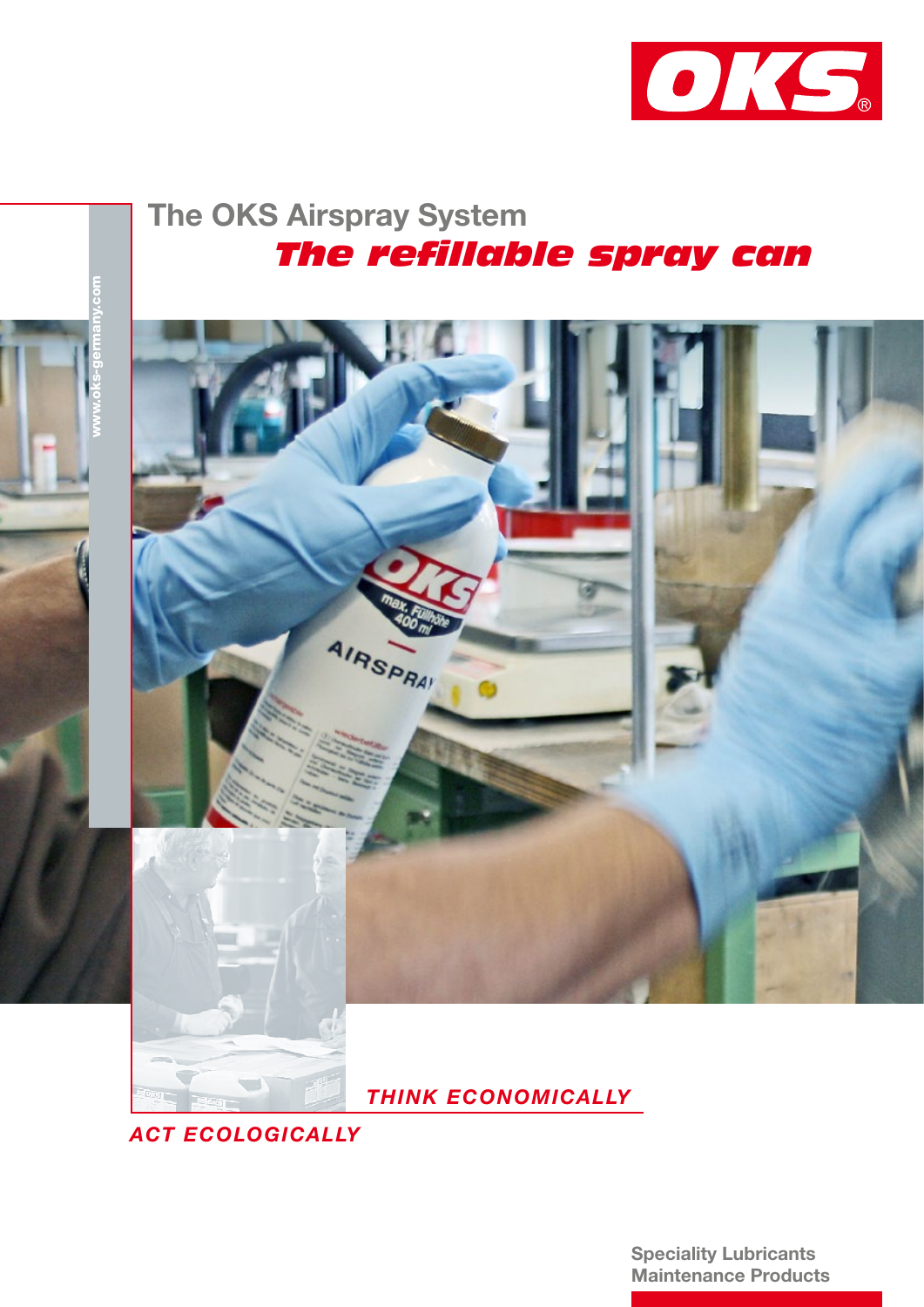## *THE ECONOMIC AND ECOLOGICAL ALTERNATIVE TO THE SPRAY CAN*



The practical OKS Airspray System for various OKS products

#### How it works

The pressure spray system consists of the Airspray can and a unit for filling the can with the product and compressed air. The air serves as a harmless propellant gas. OKS products such as oils, cleaning and parting agents can be processed by using corresponding valves and spray heads.

#### Avoiding waste – reducing costs

The OKS Airspray System prevents waste and reduces costs. Disposal costs, which arise when spray cans are used, are reduced. A small investment in environmental protection that pays off rapidly.

#### Robust and safe

The indestructible Airspray can was designed specially for harsh everyday use in workshops and plants. For reliable identification of the can contents, the appropriate product label is available for download on the OKS website.

#### Proven and inexpensive

Whether in workshop use or for industrial maintenance application. For more than 15 years the Airspray System has proven itself as the trouble-free and inexpensive alternative to aerosol products.



Loosen the union nut and fill in the liquid. Insert the rising tube, place the valve with spray head on the adapter, screw hand-tight with the union nut. Place the can with the valve on the filling station. Press down for approx. 2 seconds. Ready to spray.

#### Filling station – for workshop use  $\frac{1}{2}$  Automatic filling unit – for industrial users

The automatic filling unit is connected via a suction line with the active substance container. The Airspray can is pressed into the "Active substance-air tapping point" for filling. The filling process is triggered. The product and compressed air are filled into the Airspray can.



Calculation of profitability for OKS 2610 Universal Cleaner

Intuitive usage simple or comfortable

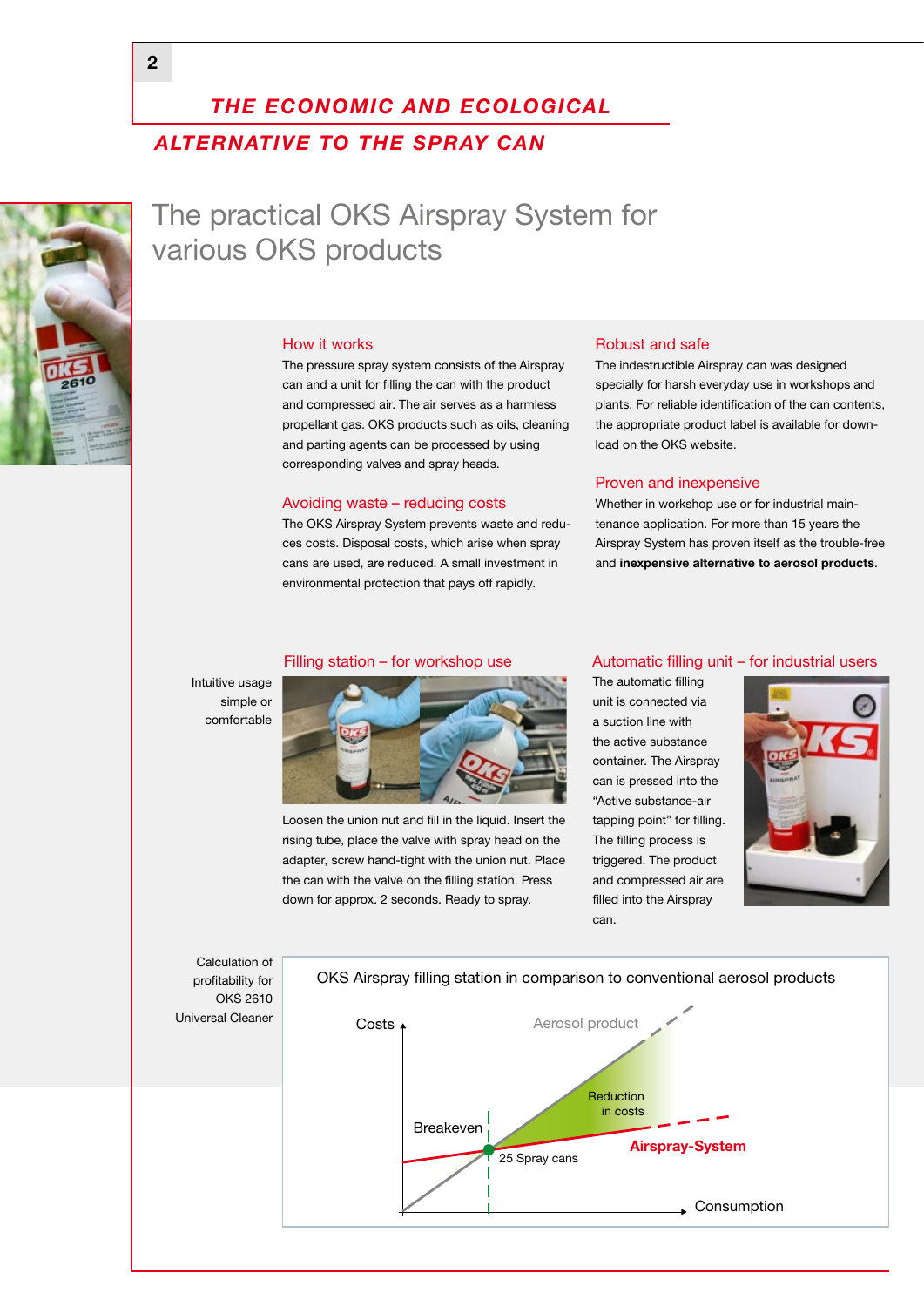### *THE COMPLETE SPRAY SYSTEM SOLUTION*



# Airspray System components and products

Airspray filling station For filling the Airspray can

simply with compressed air.



#### Airspray automatic filling unit

For filling the Airspray can with product and compressed air in one pass.



#### System components:

Airspray can, universal spray set, wall mount, drain cocks 5 l and 25 l, grease gun for lubricating the automatic filling unit.

Further details on the application and the usage of the OKS Airspray System are provided in the operation manual that can be obtained in the download section of www.oks-germany.com.



OKS Airspray System operation manual

#### Airspray universal spray set

A spray set which is not product-specific allows the perfect usage of the Airspray can with the applicable OKS products. This spray set encompasses three different spray heads which differ in their spray pattern and spray rate and can thus be selected flexibly to suit the respective application conditions. The spray heads are fitted with Viton seals to achieve high application stability.

To allow clear allocation of the filled can to the OKS product used the corresponding labels can be downloaded under www.oks-germany.com. The blank label templates for printing are enclosed with the spray set.

### The OKS Airspray System may only be used for the following products

(see also enclosed product overview)

 $\Box$  OKS 370  $\Box$  OKS 390  $\Box$  OKS 600  $\Box$  OKS 640  $\Box$  OKS 700  $\Box$  OKS 1510  $\Box$  OKS 1600  $\Box$  OKS 2610  $\Box$  OKS 2650  $\Box$  OKS 2660  $\Box$  OKS 2670  $\Box$ OKS
2800 OKS 8600

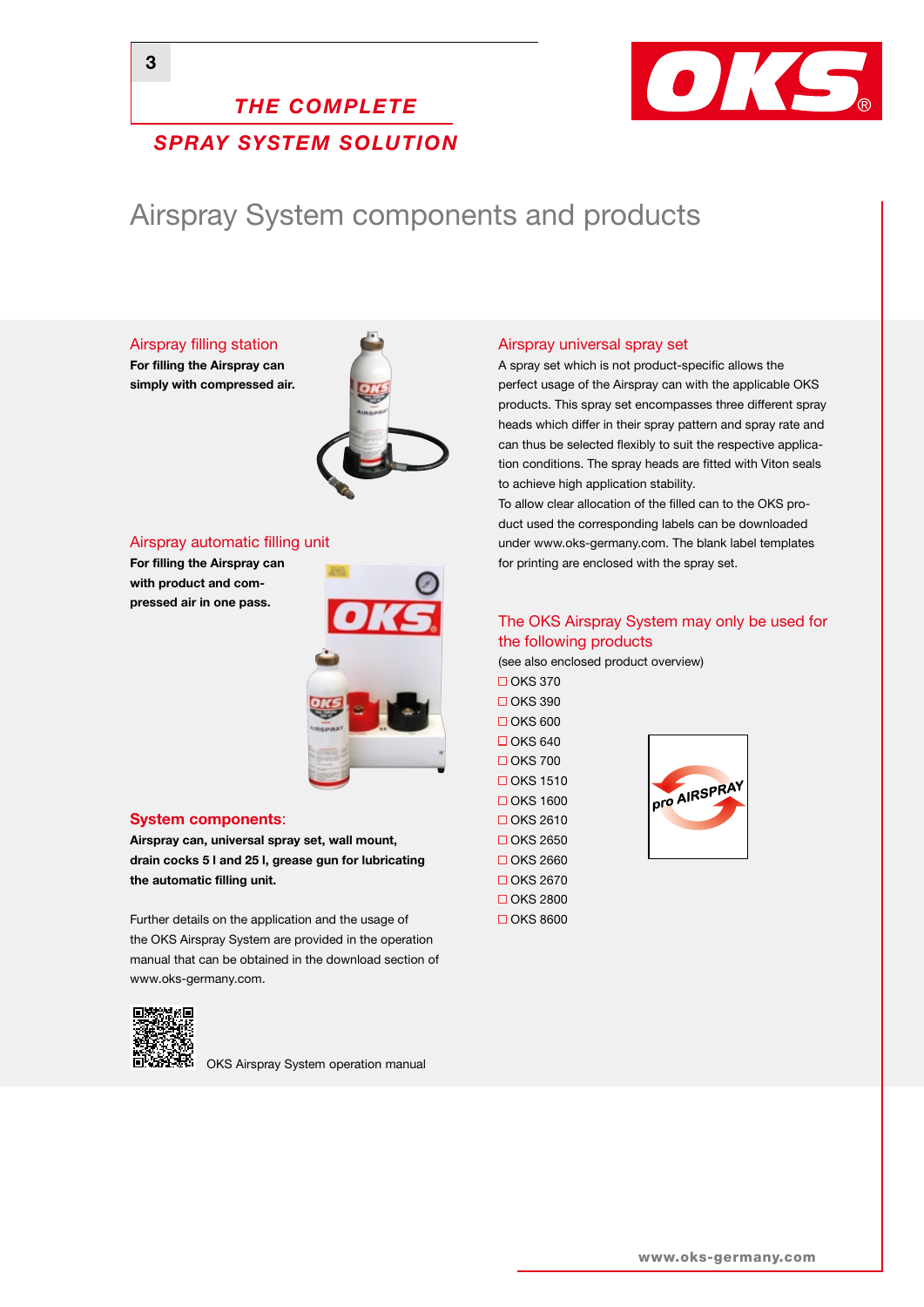

# The OKS Airspray System at a glance

Max. operating pressure 10 bar Burst pressure 80 bar Filling volume 400 ml

Fields of application

**D** Maintenance, mounting

**□** Workshops  $\Box$  Industry



### Properties/Advantages

- **D** Environmentally friendly
- $\Box$  Indestructible
- **□** Simple design
- $\Box$  Intuitive usage
- $\Box$  Tested safety



OKS Airspray System at Youtube.

#### OKS Spezialschmierstoffe GmbH

Ganghoferstraße 47 D-82216 Maisach Phone +49 8142 3051- 500 Fax +49 8142 3051- 599

info@oks-germany.com www.oks-germany.com



### *CONSULTING AND SALES*

The information in this publication reflects state-of-the-art technology, as well as extensive testing and experience. Due to the diversity of possible applications and technical realities, they can only serve as recommend

#### For a world in motion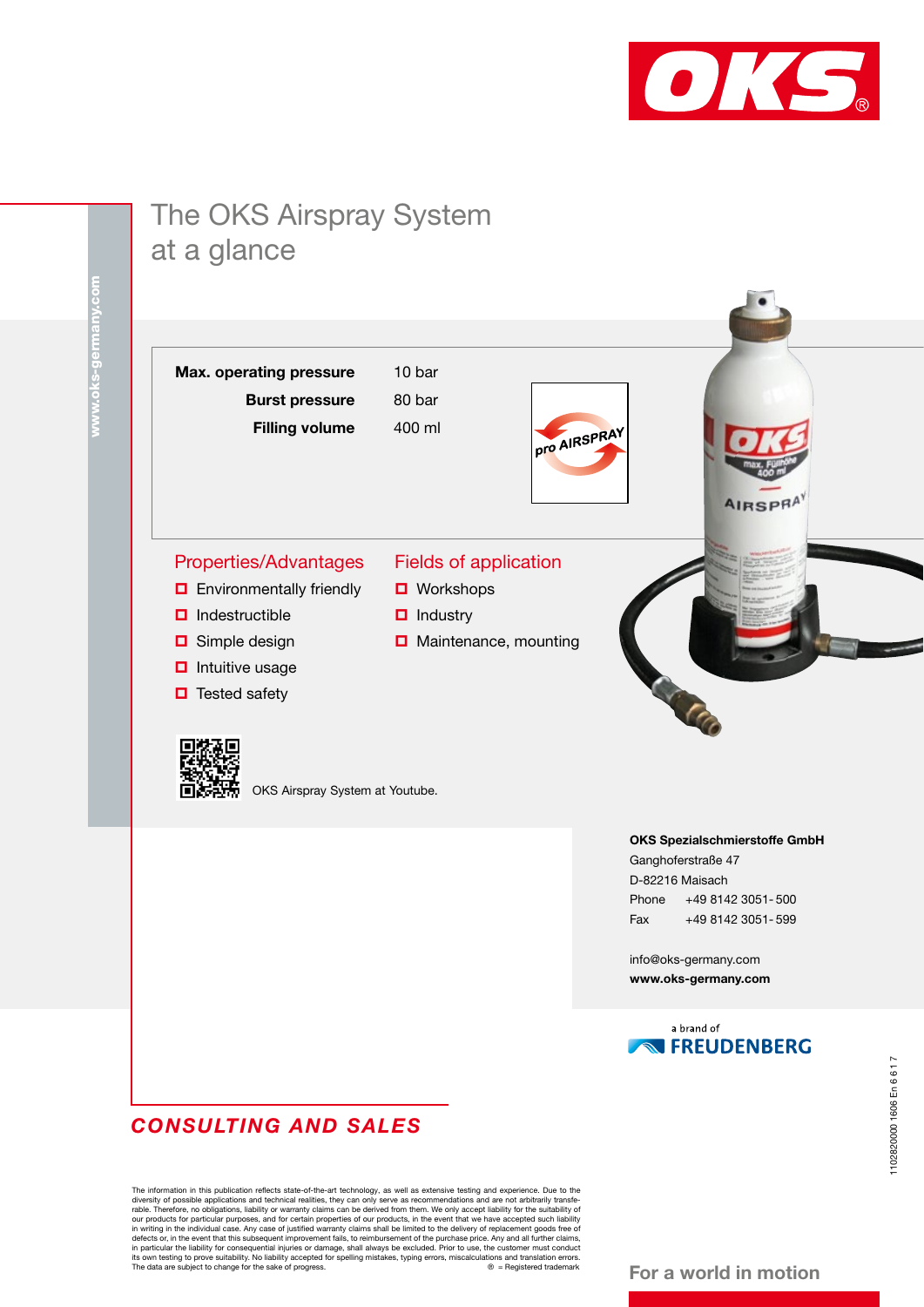# **OKS AIRSPRAY SYSTEM** PRODUCTS page 1 of 2



| Product         | Designation                                                                             | <b>Technical Data</b><br><b>Application tips</b>                                                                                                                                                                                                                                                                     | Colour,<br>Main<br>Components                 | Purpose                                                                                                                                                                                                                          | Examples of use                                                                                                                                                                                                                                                                                                                                                                                                                                     |
|-----------------|-----------------------------------------------------------------------------------------|----------------------------------------------------------------------------------------------------------------------------------------------------------------------------------------------------------------------------------------------------------------------------------------------------------------------|-----------------------------------------------|----------------------------------------------------------------------------------------------------------------------------------------------------------------------------------------------------------------------------------|-----------------------------------------------------------------------------------------------------------------------------------------------------------------------------------------------------------------------------------------------------------------------------------------------------------------------------------------------------------------------------------------------------------------------------------------------------|
| <b>OKS 370</b>  | Multi Purpose Oil<br>for Food Processing<br>Technology<br>ISO VG 15<br>DIN 51502: CL 15 | Operating temperature: -10 $^{\circ}$ C $\rightarrow$ +180 $^{\circ}$ C<br>Density (20 °C): 0.87 g/ml<br>Viscosity (40 °C): 14 mm <sup>2</sup> /s<br>NSF H1 Reg. No. 124382                                                                                                                                          | colourless<br>white oil                       | • High-performance oil for precision machine<br>elements<br>• Tasteless and odourless<br>• Extremely high creep capacity<br>• Displaces water<br>• Dissolves dirt and rust<br>• Washed out of textiles                           | • For use in textile and packaging industry<br>• Lubrication of valve seals, collars, O-rings, drives,<br>• piston rods and guides<br>• Lubrication of slides, slat-band and roller chains<br>• Lubrication of cutting knives as well as of needles and<br>• lifters of knitting machines<br>. Dismantling of rusted-in parts and removal of oil and<br>· greasy soiling                                                                            |
| <b>OKS 390</b>  | Cutting Oil for all<br>metals                                                           | Operating temperature: not applicable<br>Density (20 °C): 0.87 g/ml<br>Viscosity (40 °C): 22 mm <sup>2</sup> /s                                                                                                                                                                                                      | yellowish<br>mineral oil                      | • For machining work on all metals<br>• Permits high cutting speeds<br>· Reduces application of force<br>• Results in optimum cutting surfaces and<br>extended tool life                                                         | . Drop lubrication of cutting tools at machining work on ferrous and<br>non-ferrous metals, for example during drilling, thread cutting,<br>sawing, milling, punching and nibbling<br>• For universal use in workshops and during assembly work                                                                                                                                                                                                     |
| <b>OKS 600</b>  | Multi Oil<br>DIN 51 502: CL 3                                                           | Operating temperature: -30 °C $\rightarrow$ +60 °C / 150 °C<br>(After evaporation of the solvent)<br>Density (20 °C): 0.81 g/ml<br>Base oil viscosity (40 °C): app. 3 mm <sup>2</sup> /s<br>Salt spray test: > 50 h                                                                                                  | brownish trans-<br>parent<br>mineral oil      | • Low-viscosity multipurpose oil<br><b>Excellent creep properties</b><br>• Excellent corrosion protection<br>• Excellent lubricating properties<br>· Displaces moisture                                                          | • For cleaning and care of metal surfaces<br>• Temporary corrosion protection for bare metal surfaces<br>• Elimination of squeaking noises<br>• Lubrication of friction points at moving machine parts<br>• Dismantling rusted-in parts<br>• Protects electrical contacts                                                                                                                                                                           |
| <b>OKS 640</b>  | Maintenance Oil                                                                         | Operating temperature: -30 $^{\circ}$ C $\rightarrow$ +60 $^{\circ}$ C / 150 $^{\circ}$ C<br>(After evaporation of the solvent)<br>Density (20 °C): 0.82 g/ml<br>Viscosity (40 °C): 3 mm <sup>2</sup> /s<br>Coefficient of friction SRV: $\mu$ = 0.11<br>Wear SRV: 0.003 mm <sup>3</sup><br>Salt spray test: > 100 h | brown<br>mineral oil<br>solvent               | • For dismantling, lubrication and care of<br>machine elements and metal surfaces<br><b>Good cleaning action</b><br>• Temporary protection against corrosion<br>· Displaces moisture<br>• For use in industry and workshop field | · Dismantling of all seized or sticky components or machine ele-<br>ments, e.g. door locks, hinges, screws, bolts, bushings, cranks,<br>linkages, valves, slide rails, cable pulls, shafts, etc.<br>• Lubrication of fine-mechanical instruments, measuring instru-<br>ments, office and computer equipment, weapons etc., even at low<br>temperatures                                                                                              |
| <b>OKS 700</b>  | Synthetic Oil<br>DIN 51502: CL X 15                                                     | Operating temperature: $-50^{\circ}$ C $\rightarrow +100^{\circ}$ C<br>Density (20 °C): 0.84 g/ml<br>Viscosity (40°C): 17.5 mm <sup>2</sup> /s<br>Four-ball test rig (welding load): not applicable                                                                                                                  | light brown<br>polyisobutylene                | • For lubrication and care of high-precision<br>machine elements<br>• Resin and acid-free<br>· Good creep behaviour<br>• Excellent wetting behaviour<br>• Compatible with plastics                                               | • Lubrication, cleaning and protection of bright metal surfaces, e.g.<br>of precision machine tools, measuring equipment, mechanisms in<br>precision mechanics and optics, of precision instruments, weapons<br>. Can be used at machine elements of all types, for example sliding<br>parts or slideways, at threads, locks, hinges, joints, drives<br>• Versatile use over the full range of care, conservation and mainte-<br>nance applications |
| <b>OKS 1510</b> | Release Agent<br>without silicone                                                       | For optimum effect, clean surfaces mechanically<br>and with OKS 2610. Spray on an even, thin coating<br>to application area from a distance of $20 - 30$ cm.<br>We recommend carrying out a test before proces-<br>sing the workpieces further, for example through<br>galvanising.                                  | yellowish<br>vegetable base<br>oil<br>solvent | • Universal solvent-based welding spray<br>. No burning on of weld spatters<br>• Increases torch service life                                                                                                                    | · Silicone-free parting agent for arc and inert-gas arc welding<br>• Highly-effective mould release agent for processing plastics                                                                                                                                                                                                                                                                                                                   |
| <b>OKS 1600</b> | Spatter Release,<br>water-based concen-<br>trate                                        | For optimum effect, clean surfaces mechanically<br>and with OKS 2610. Depending on application,<br>dilute OKS 1600 with water in 1:5 ratio and apply<br>an even thin coating.                                                                                                                                        | transparent<br>natural greasy oil<br>water    | • Universal, silicone-free, welding parting-agent<br>concentrate<br>. No burning on of weld spatters<br>• Increases torch service life<br>• Can be removed residue-free                                                          | • Environmentally friendly, water-based parting agent for arc and<br>inert-gas arc welding<br>• Prevents baking on of weld spatters on surface and welding nozzle                                                                                                                                                                                                                                                                                   |